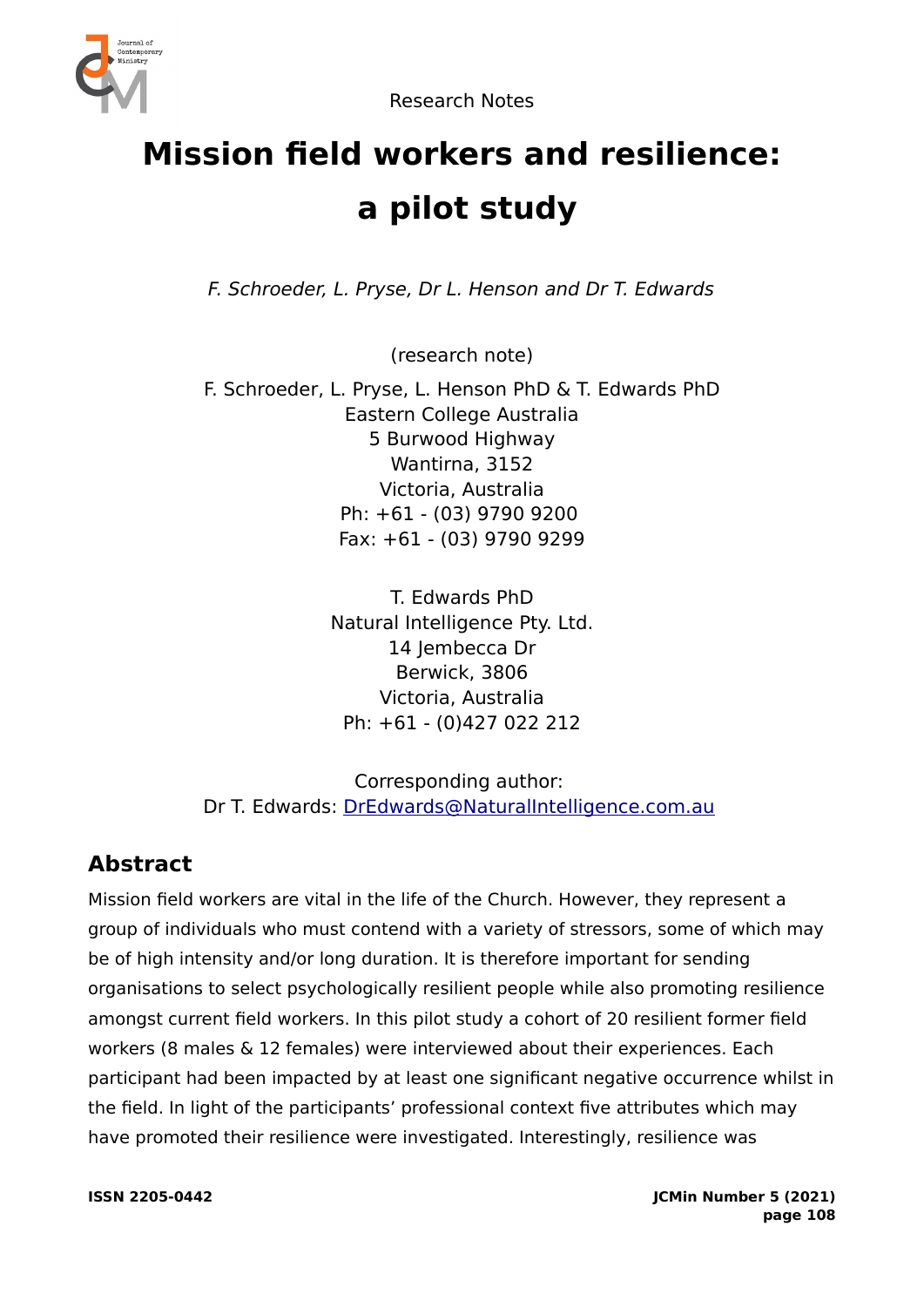

demonstrated in light of impaired social supports. Surprisingly, the personality trait of Agreeableness appeared to be an important factor in maintaining resilience. Attitudinally, participants were described as having high levels of hope. Religiosity, not spirituality, promoted resilience. Finally, the participants were goal-driven. These findings not only extend upon the current literature but provide interesting opportunities for further research and important insights for organisational leaders.

# **Key words**

Mission; resilience; social support; personality; hope; religiosity; goals.

# **Introduction**

Evangelism emerges as a direct consequence of the Great Commission (Mat. 28:19) of which the most iconic form is mission work. Ostensibly, mission work occurs under the auspices of a Not-For-Profit entity often referred to as a sending organisation. Such organisations have a considerable duty-of-care to select, equip and support mission workers. More so for the fact that field work is inherently stressful (Carter 1999; Johnson & Penner 1981; O'Donnell, 1992). Yet some field workers are more psychologically resilient than others (Gonçalves, 2014; Selby, et al., 2009; Selby, et al., 2011). To identify context relevant factors which promote high levels of resilience therefore has significant benefits for sending organisations and field workers alike.

While coping "is what people try to do to overcome negative effects" (International Federation of Red Cross and Red Crescent Societies, 2003, p. 36) resilience is often discussed in terms of adapting well to stressors, or "bouncing back" from adversity (Ayed et al., 2019). Not surprisingly, biological, developmental and experiential factors promote resilience alongside behavioural (e.g. exercise), emotional (e.g. positivity) and cognitive (e.g. flexibility & acceptance) factors (Crane et al., 2019; Luthar & Brown 2007; Southwick et al., 2005).

However, other factors are also likely to contribute to resilience. Within the present context social supports (Selby et al., 2009; Southwick et al., 2005; Sippel et al., 2015) and religiosity or spiritual beliefs (Coperland-Linder, 2006; Francis & Kaldor, 2002; Hackney & Sanders, 2003; Le et al., 2019; Park, 2005; Southwick et al., 2005; Maltby et al., 1999) must be considered. Similarly, personality traits, attitude and goal attainment also have relevance. For example, a number of personality researchers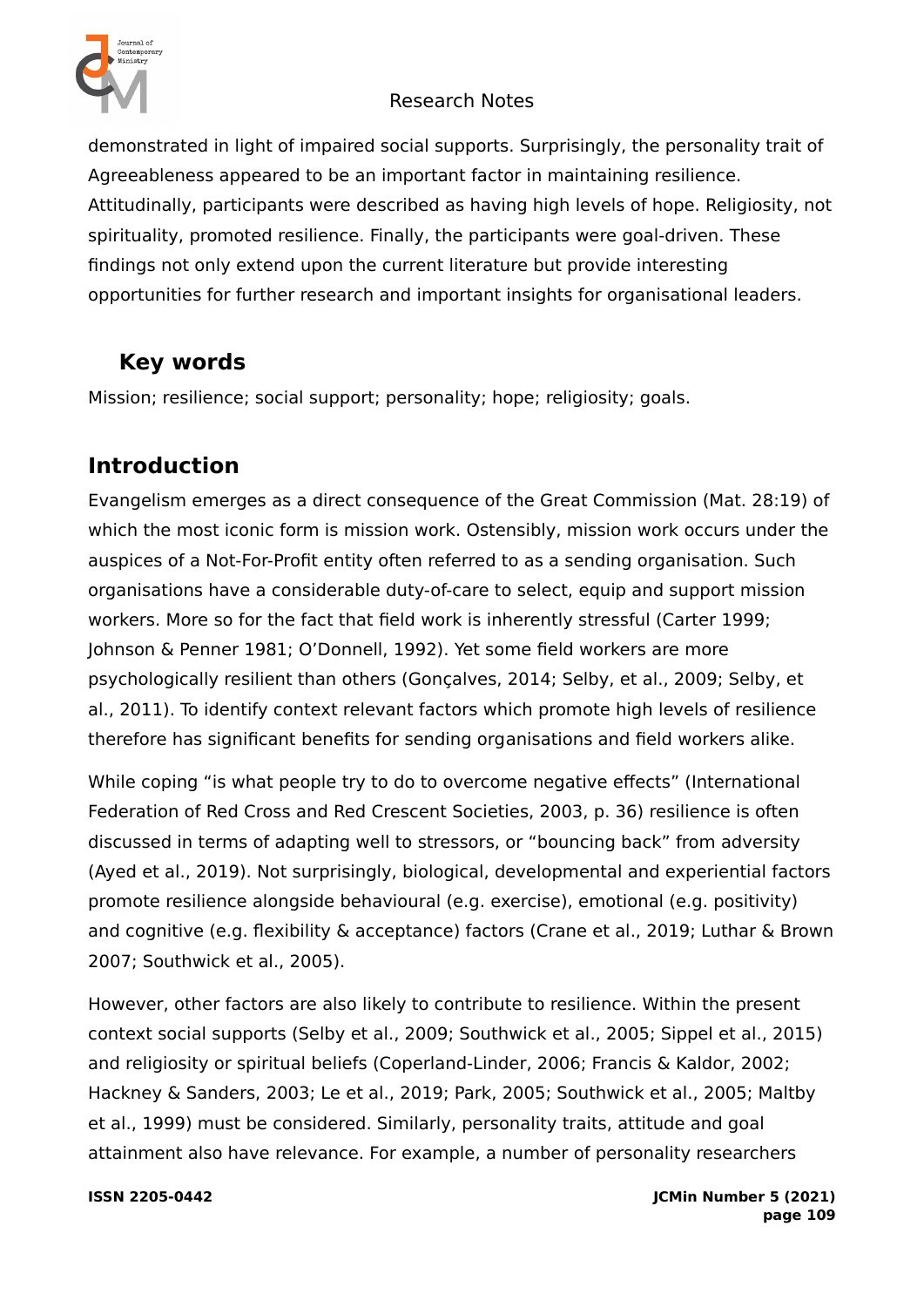

have linked low levels of Neuroticism to resilience alongside high levels of Extraversion and Conscientiousness and, to a lesser extent, high levels of Agreeableness and Openness to experience (Aben et al, 2002; Campbell-Sills et al., 2004; Fayombo, 2010; Ormel et al., 2004). Prima facie a hopeful attitude would also be expected to promote resilience. However mixed results have been found meriting further research (Cheavens et al., 2016; Lloyd & Hastings, 2009). Finally, goal attainment contributes to personal wellbeing and therefore likely promotes resilience (Brunstein 1993; Oishi et al., 2009; Sheldon & Elliot 1999; Sheldon et al., 2004).

The importance of the above five resilience-related attributes were investigated in the current pilot study following engagement with a cohort of resilient returned field-workers.

# **Method**

Twenty adult returned field workers (8 males & 12 females; mean age 55 years) participated in this pilot study. All participants had spent >5 years on the mission field. Participants were from a variety of Protestant Christian denominations and had served with a variety of sending organisations. Each participant took part in one semistructured interview and completed the NEO-PI-R as a measure of personality and the Snyder Trait Hope Scale (Snyder et al., 1991).

# **Results**

Initially it was important to determine if this cohort of 20 participants was resilient. Between them, the 20 participants recalled 32 significant negative experiences whilst in the field. As such, a number of participants had been impacted by more than one significant negative experience. Of the 32 significant negative experiences reported nine were reported as high intensity, three as medium intensity and 20 as low intensity. Notably, the median duration of all significant negative experiences was 3 years. Yet in spite of ongoing hardship all participants persisted in their work. Moreover, 17 participants rated their mission experience either positively or very positively. Considering these facts holistically the researchers rated this cohort to be resilient.

In spite of resilience social support was impaired for this cohort. Five participants did not have the support of family and/or friends to undertake mission work. When in the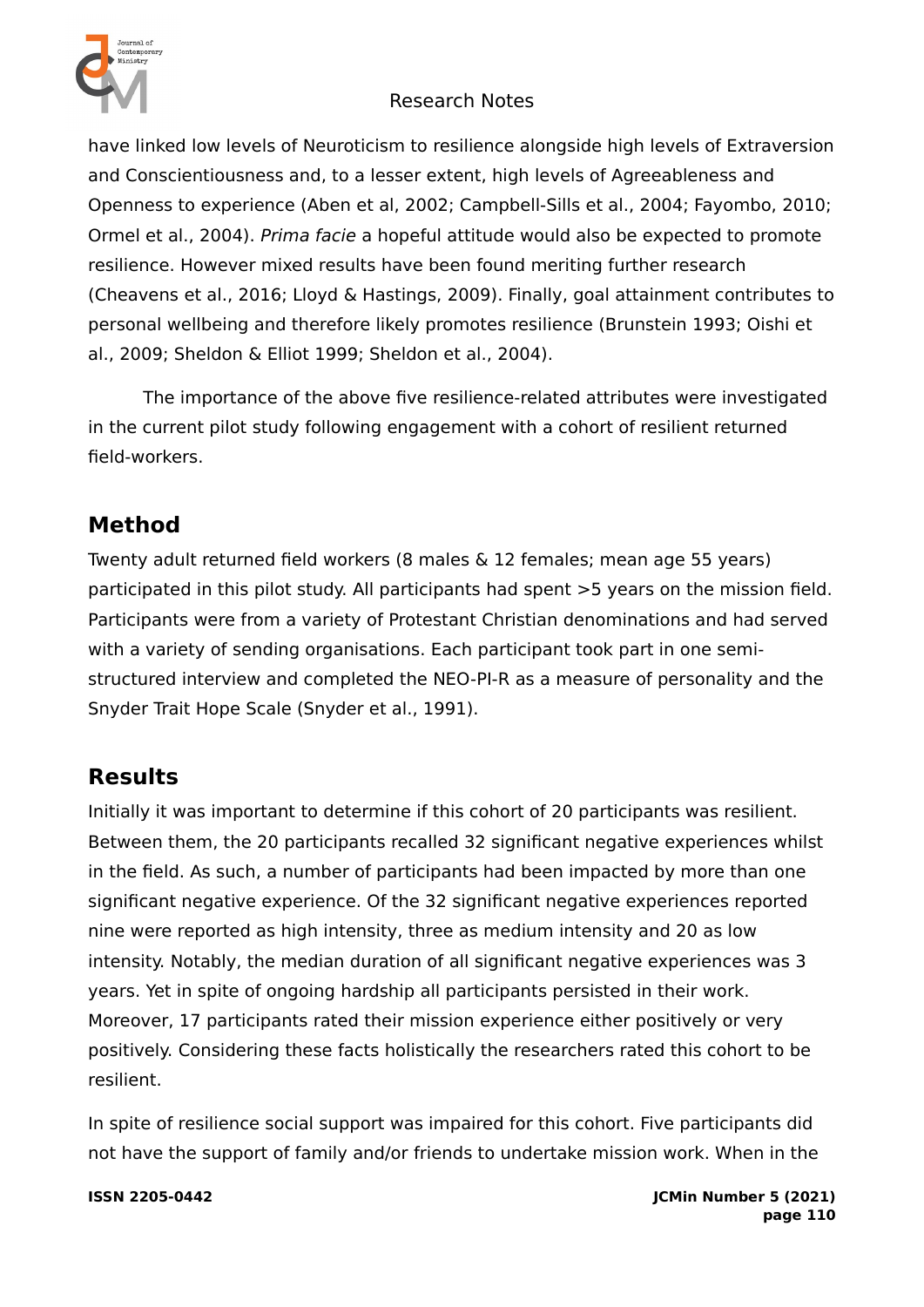

field 24 of the 32 significant negative experiences reported related to inter-personal conflict which often persisted for months or years without resolution. In addition, only 11 participants noted the adequacy of their sending organisation's support in helping them to resolve interpersonal conflict.

According to past findings this resilient cohort should have demonstrated low levels of Neuroticism and high levels of Conscientiousness and Extraversion (Aben et al, 2002; Campbell-Sills et al., 2004; Fayombo, 2010; Ormel et al., 2004). Yet, only four participants demonstrated low or very low scores for Neuroticism while eight participants scored high or very high. As for Extraversion, 10 participants scored very low or low and only one scored in the high to very high range. In addition, nine individuals scored very low or low for Conscientiousness while only two scored either high or very high. With respect to the trait of Openness to experience seven participants demonstrated very low or low scores while six demonstrated high or very high scores. Finally, Agreeableness had no participant score either very low or low, but 15 participants scored high or very high.

Using the Snyder Trait Hope Scale the mean agency score from the 20 participants was 81% and the mean pathway score was 75%. This indicated that the cohort was comprised of "high hope" individuals.

In the context of the present study it was important to establish if participants' faith promoted their resilience. Of the 20 participants only 10 explicitly noted their mission work as a direct calling from God. Nevertheless, all participants undertook regular personal religious practices as well as worked either within a Christian context or held a Christian worldview within their community.

Finally, of the 19 participants who discussed professional and personal goal attainment 12 achieved all goals set. Of the remaining seven participants three suggested that all professional goals had been achieved but that some personal goals had not.

## **Discussion**

Mission field workers represent a unique group when studying resilience given their medium- to long-term immersion in a foreign culture which may not be politically stable, economically affluent, nor welcoming of religious plurality.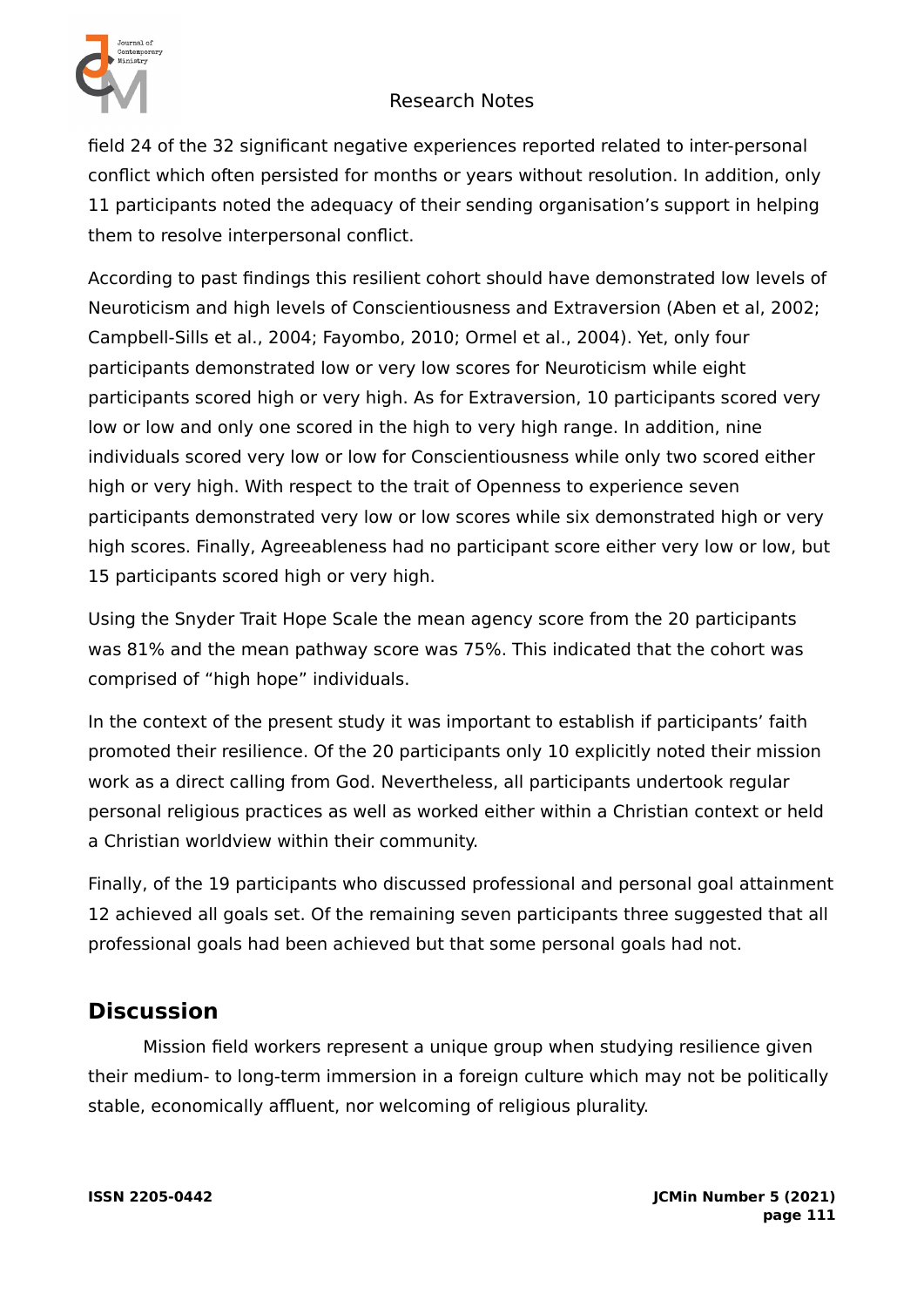

Having established that this cohort was psychologically resilient the researchers investigated five context-relevant attributes thought to promote resilience. They were: (1) social support; (2) personality; (3) hope; (4) religiosity/spirituality; and (5) goal attainment.

For this cohort social supports were not optimal. A quarter of all participants did not have the support of family and/or friends to undertake mission work. Three quarters of all significant negative experiences in the field pertained to persistent inter-personal conflict, while more than half of the participants also felt unsupported by their sending organisation when it came to conflict resolution. That resilience was maintained in spite of limited social supports does not negate their importance but does suggest the presence of other compensatory factors.

Although personality traits are considered stable over time we must allow for the possibility that significant negative experiences, endured for months or years, may alter personality. In particular, persistent stress may reasonably increase Neuroticism which likely explains the greater than expected number of participants demonstrating high or very high levels of this trait. What is interesting amongst the findings related to personality is that: (1) only one participant demonstrated high levels of Extraversion which contradicts past findings; (2) only six participants demonstrated high, or very high, levels of Openness to experience in spite of the supposition that this trait would facilitate cross-cultural work; (3) 15 participants scored high or very high in Agreeableness; and (4) nine individuals scored low or very low for Conscientiousness in spite of high levels of goal achievement. To explain the findings for Conscientiousness we must remember that this trait has six facets within the NEO-PI-R of which only one is named Achievement Striving. Yet amongst the findings for personality it is the high level of Agreeableness which stands-out. We speculate that this personality trait is especially important for resilience when social supports are limited, "escape" is not a viable strategy and group cohesion is necessary for goal attainment.

In brief, the current study brings attitude to the fore as opposed to emotion. This is a unique contribution. The authors note that in spite of hardship the cohort was both resilient and had high levels of hope, albeit measured after their return to Australia. This represents a fertile area for future research.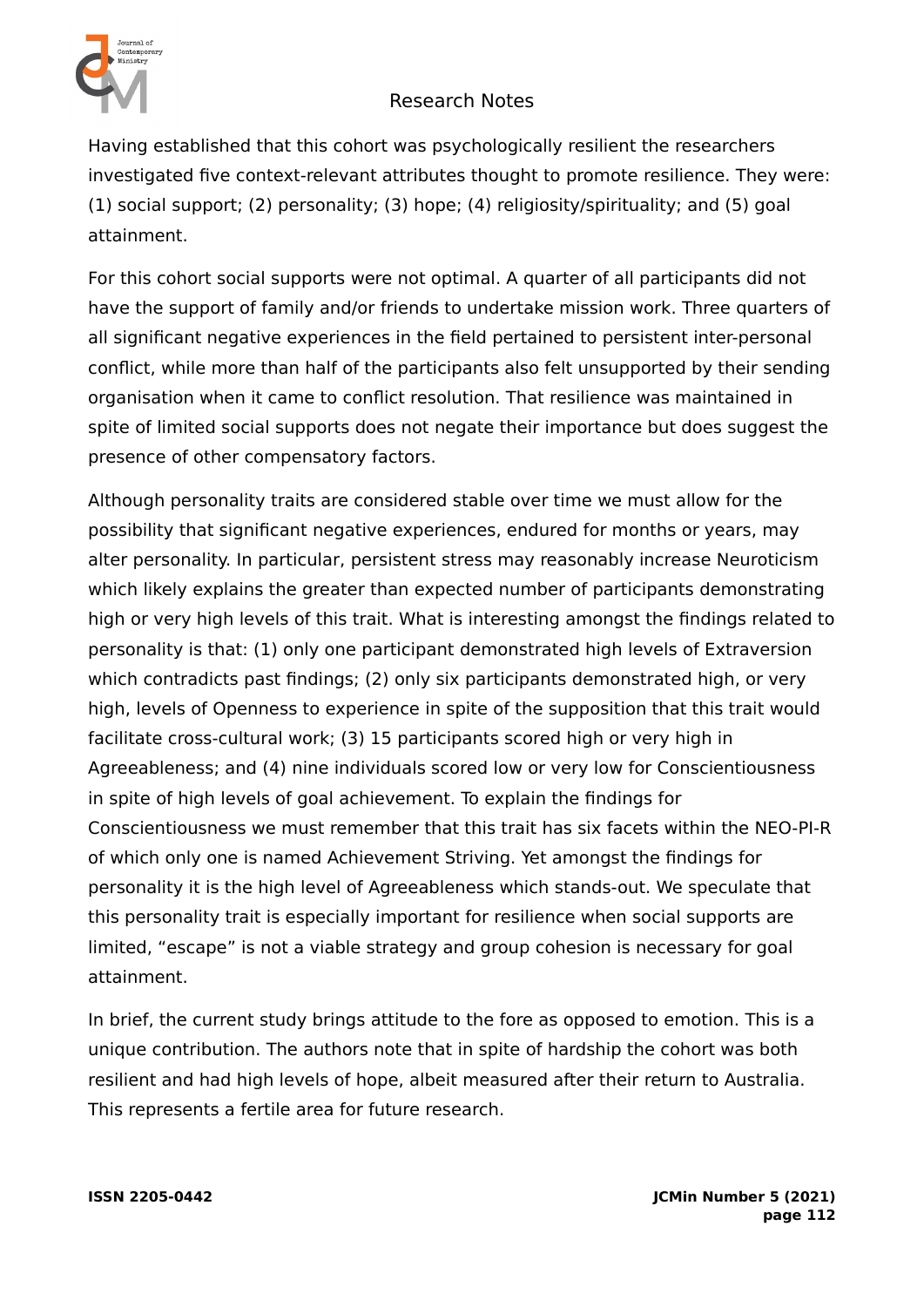

Surprisingly, only 10 participants had an explicit calling to mission work. That 50% did not, and yet the entire cohort was resilient, is a fascinating finding. In explaining this it is useful to note that Coperland-Linder (2006) linked religiosity and resilience which is in accordance with the fact that all participants undertook regular religious practices.

Finally, while 79% of participants achieved all professional goals set it is also worth noting that 63% achieved all professional *and* all personal goals. Not only can we conclude that this cohort was goal-driven but we may reasonably speculate as to whether goal attainment mitigated the worst effects of on-going hardship and therefore contributed to resilience. Again, this is a matter requiring further investigation.

In conclusion, the current pilot study extended upon past findings pertaining to psychological resilience but did so in a context-appropriate way. Although much remains for other researchers it is hoped that the current findings will be of direct benefit to field workers and the organisations who send them abroad to fulfil Christ's Great Commission.

# **Acknowledgements**

Mr Michael Walker for editorial assistance.

### **References**

- Aben, I., Denollet, J., Lousberg, R., Verhey, F., Wojciechowski, F., & Honig, A. (2002). Personality and vulnerability to depression in stroke patients: A 1 year prospective follow up study. Stroke, 33(10), 2391–2395. <https://doi.org/10.1161/01.str.0000029826.41672.2e>
- Ayed, N., Toner, S., & Priebe, S. (2019). Conceptualizing resilience in adult mental health literature: A systematic review and narrative synthesis. Psychology and Psychotherapy: Theory, Research and Practice, 92, 299–341.<https://doi.org/10.1111/papt.12185>
- Brunstein, J.C. (1993). Personal goals and subjective well-being: A longitudinal study. Journal of Personality and Social Psychology, 65(5), 1061–1070. <https://doi.org/10.1037/0022-3514.65.5.1061>
- Campbell-Sills, L., Cohan, S.L., & Stein, M.B. (2006). Relationship of resilience to personality, coping, and psychiatric symptoms in young adults. Behaviour Research and Therapy, 44(4), 585–599. <https://doi.org/10.1016/j.brat.2005.05.001>
- Carter, J. (1999). Missionary stressors and implications for care. Journal of Psychology and Theology, 27(2), 171 –180.<https://doi.org/10.1177/009164719902700210>

**ISSN 2205-0442 JCMin Number 5 (2021) page 113**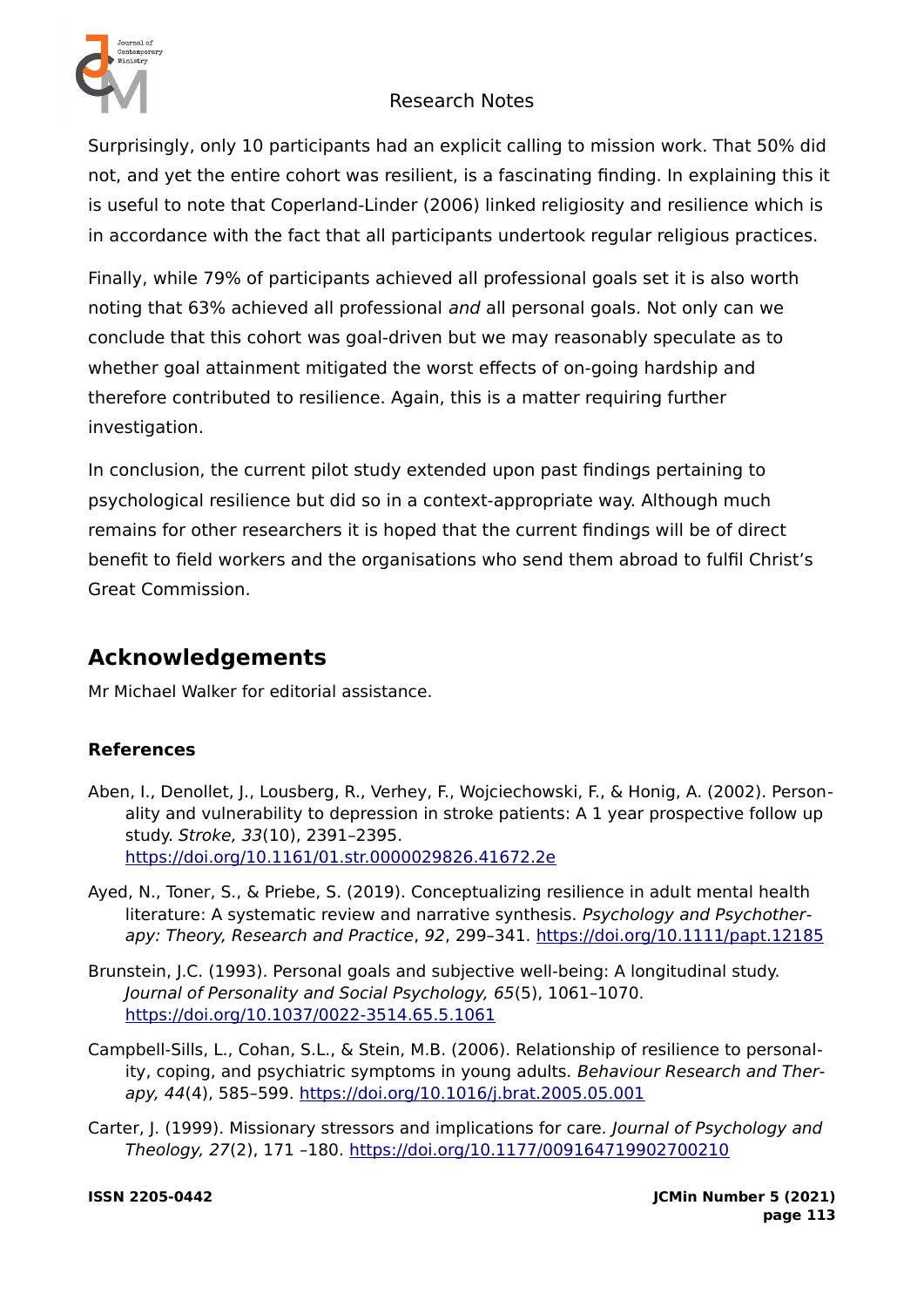

- Cheavens, J., Cukrowicz, K.C., Hansen, R., Mitchel, S.M. (2016). Incorporating Resilience Factors Into the Interpersonal Theory of Suicide: The Role of Hope and Self-Forgiveness in an Older Adult Sample. Journal of Clinical Psychology, 72(1), 58–69. <https://doi.org/10.1002/jclp.22230>
- Coperland-Linder, N. (2006). Stress among black women in a South African township: The protective role of religion. Journal of Community Psychology, 34(5), 577–599. <https://doi.org/10.1002/jcop.20116>
- Crane, M.F., Searle, B.J., Kangas, M, & Nwiran, Y. (2019). How resilience is strengthened by exposure to stressors: the systematic self-reflection model of resilience strengthening. Anxiety, Stress & Coping, 32(1), 1–17. <https://doi.org/10.1080/10615806.2018.1506640>
- Fayombo, G. (2010). The relationship between personality traits and psychological resilience among the Caribbean adolescents. International Journal of Psychological Studies, 2(2), 105 –116.<https://doi.org/10.5539/ijps.v2n2p105>
- Francis, L.J., & Kaldor, P. (2002). The relationship between psychological well-being and Christian faith and practice in an Australian population sample. Journal for the Scientific Study of Religion, 41(1), 179–184. <https://doi.org/10.1111/1468-5906.00109>
- Gonçalves, M. (2014). Resilience throughout life: The narrative of a senior missionary kidnapped by Renamo. In S. Ionescu (Ed.), The Second World Congress on Resilience: From Person to Society (pp. 713-716). Medimond.
- Hackney, C.H., & Sanders, G.S. (2003). Religiosity and mental health: A meta-analysis of recent studies. Journal for the Scientific Study of Religion, 42(1), 43–55. <https://doi.org/10.1111/1468-5906.t01-1-00160>
- International Federation of Red Cross and Red Crescent Societies. (2003). Community-Based Psychological Support: A training manual. International Federation of Red Cross and Red Crescent Societies.
- Johnson, C., & Penner, D. (1981). The current status of the provision of psychological services in missionary agencies in North America. Bulletin of the Christian Association for Psychological Studies, 7(4), 25–27.
- Le, Y.K., Piedmont, R.L. & Wilkins, T. (2019). Spirituality, religiousness, personality as predictors of stress and resilience among middle-aged Vietnamese-Born American Catholics. Mental Health Religion & Culture, 22(2), 1–15. <https://doi.org/10.1080/13674676.2019.1646235>
- Lloyd, T.J., & Hastings, R. (2009). Hope as a psychological resilience factor in mothers and fathers of children with intellectual disabilities. Journal of Intellectual Disability Research, 53(12), 957–968.<https://doi.org/10.1111/j.1365-2788.2009.01206.x>
- Luthar, S., & Brown, P. (2007). Maximizing resilience through diverse levels of inquiry: Prevailing paradigms, possibilities, and priorities for the future. Development and Psychology, 19(3), 931–955. <https://doi.org/10.1017/S0954579407000454>